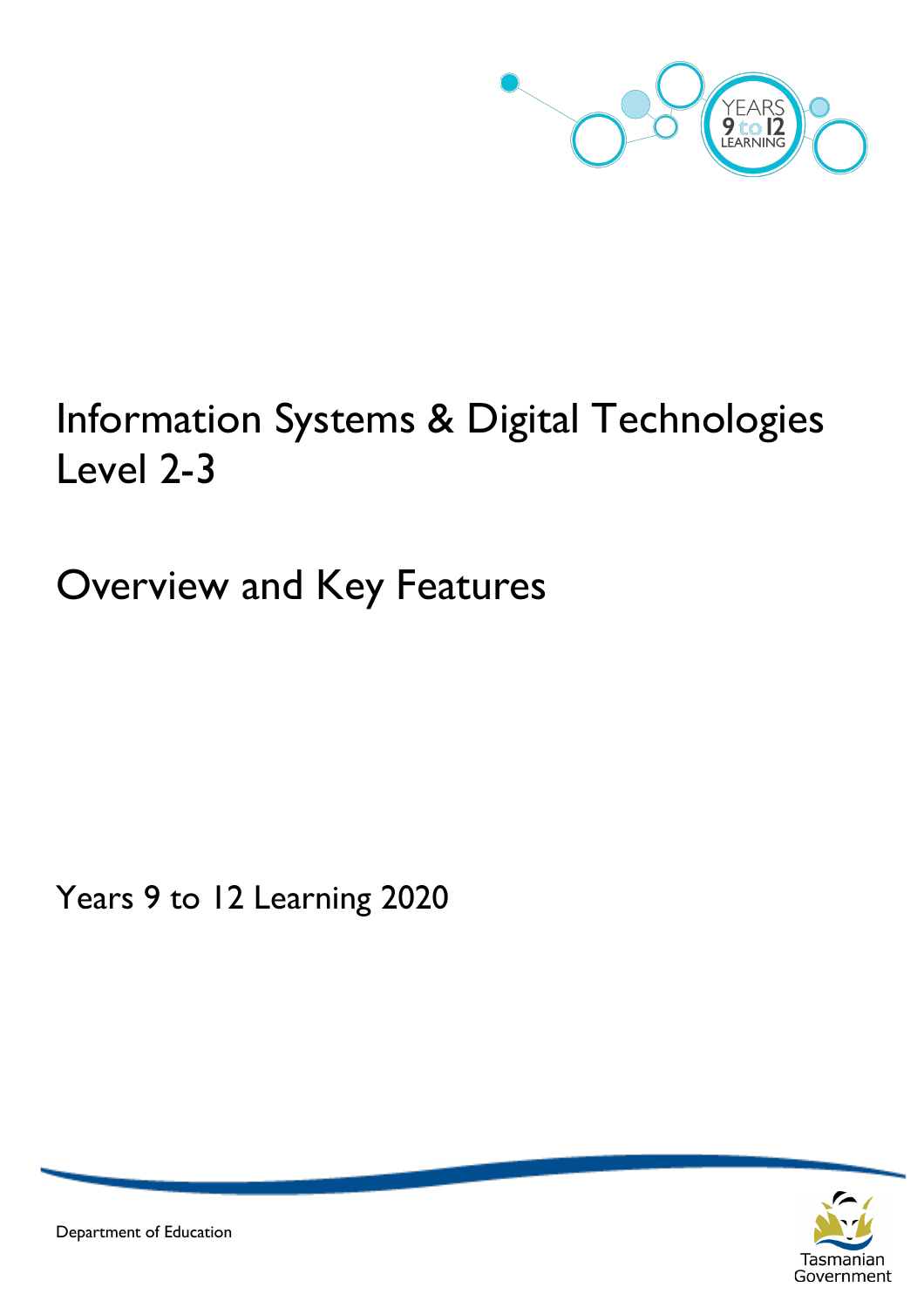

#### **The purpose of this paper**

The purpose of this paper is to provide information regarding the overview and key features of the proposed Information Systems & Digital Technologies Level 2-3.

It is designed to enable all interested stakeholders to reflect and provide feedback on key features including learning outcomes, structure, sequencing and likely content. This feedback will be considered in writing the draft course.

#### Consultation

Throughout the course development process there will be four opportunities for formal stakeholder consultation:

- Course Scope
- Structural Overview and Key features (Nov/Dec 2020)
- Initial Draft Course (March 2021)
- Final Draft Course (June 2021)

This paper represents the second of four course consultation points for teachers to engage in the course development process for Information Systems & Digital Technologies Level 2-3.

#### Course Rationale

The technology landscape is dynamic and evolving and information systems play a critical role in organisations and businesses. This provides opportunities for innovative and enterprising individuals to respond to emerging digital transformation through the analysis, creation, implementation, testing and management of information systems. The Information Systems & Digital Technologies suite will enable learners to be well-informed, analytical consumers of digital information and technology and to become confident creators of systems solutions.

Through studies in *Information Systems & Digital Technologies* learners develop an understanding of the importance of data and information and how it is processed and communicated through hardware and software applications to solve a range of information problems. They will investigate information systems, past, current and emerging and engage in an exploration of the IT profession and the wide-ranging career opportunities that exist both within the IT sector and more broadly in sectors such as public health, energy, defense, food and agribusiness, advanced manufacturing, community organisations, building and construction and the cultural and tourism industry.

Through authentic project work using a systems development process, learners studying Information Systems & Digital Technologies Level 2-3 will gain a broad range of skills including project management, collaboration, communication and critical and creative thinking. Learners consider organisational or business needs and opportunities through the lens of both human-human and human–computer interactions and evaluate solutions from the perspective of user experience, considering security, social context, legal and ethical requirements and sustainability.

Study of Information Systems & Digital Technologies will support learners to develop an understanding of the impact of information technologies on society both locally and globally and provides opportunities for them to develop skills that will prepare them for a variety of post-school opportunities.

#### Years 9 to 12 Curriculum Framework

[Years 9 to 12 Education Framework](https://publicdocumentcentre.education.tas.gov.au/library/Shared%20Documents/Years-9-to-12-Education-Framework.pdf) informs the design of Information Systems & Digital Technologies Level 2-3 course and it fits within the Professional Studies focus area of the Years 9 to12 Curriculum Framework.

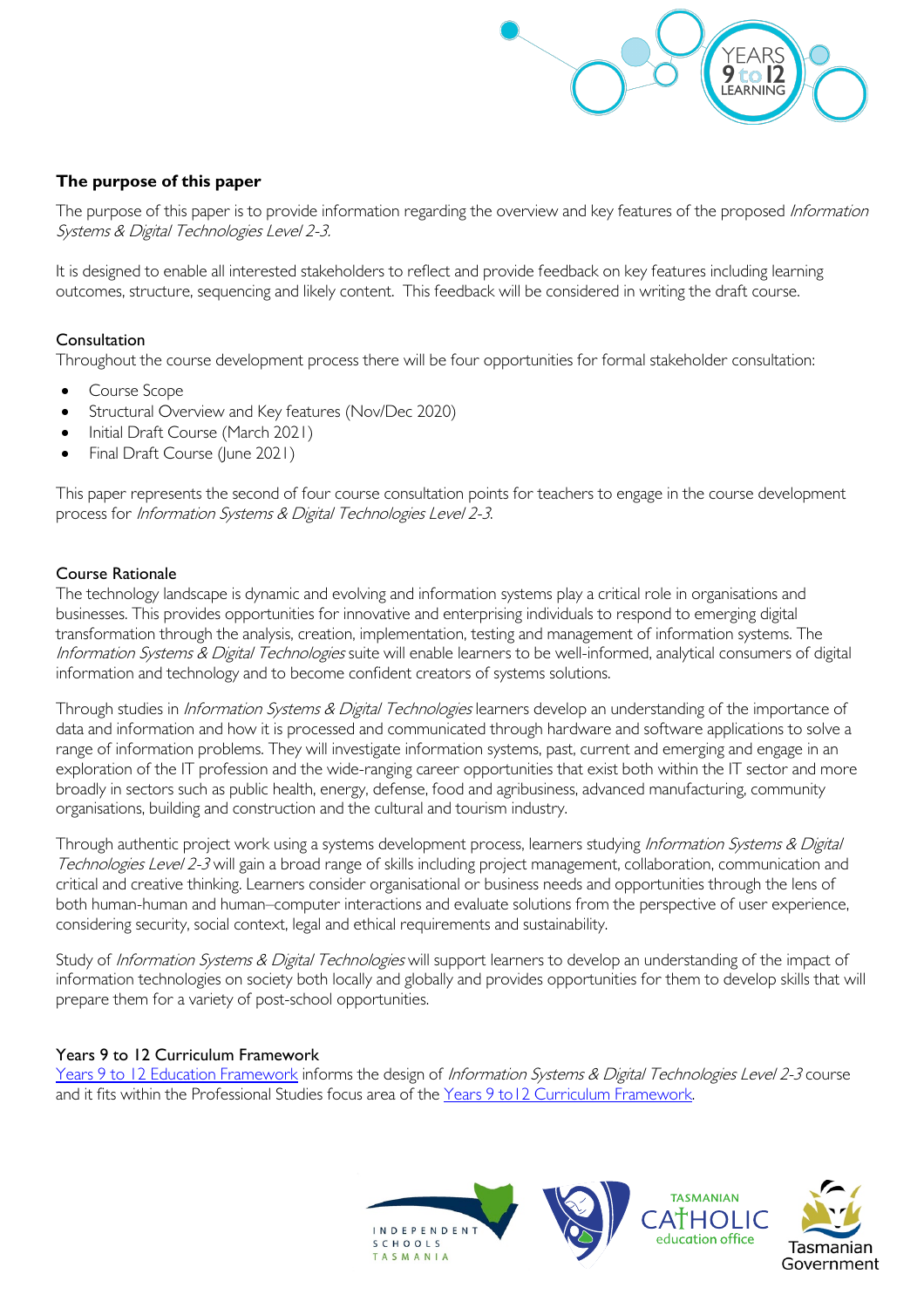

#### Pathways in

Information Systems & Digital Technologies builds on students' learning in the Years 7-10 Australian Curriculum - Digital Technologies. Information Systems & Digital Technologies Level 2-3, may be studied as a standalone course.

### Level 2

#### Learning Outcomes

On successful completion of this course learners will be able to:

- describe, explain and analyse the components of an information system, and the inter-relationships between these components
- describe, explain and analyse social issues associated with digital systems and how digital information systems and solutions can be used by individuals and organisations
- describe and explain the security implications of the interaction between hardware, software and users and how they can be controlled and managed
- identify and analyse needs and opportunities for the development of digital information systems
- design and develop a solution in response to needs and opportunities and evaluate the effectiveness of the solution
- plan, organise, and complete activities, using a project management approach
- develop critical and creative thinking, communication and collaboration, and personal, social and ICT skills

#### Course Structure



Modules Available

Core 1: Core 2: Core 3:

#### Course Delivery

To be developed through consultation.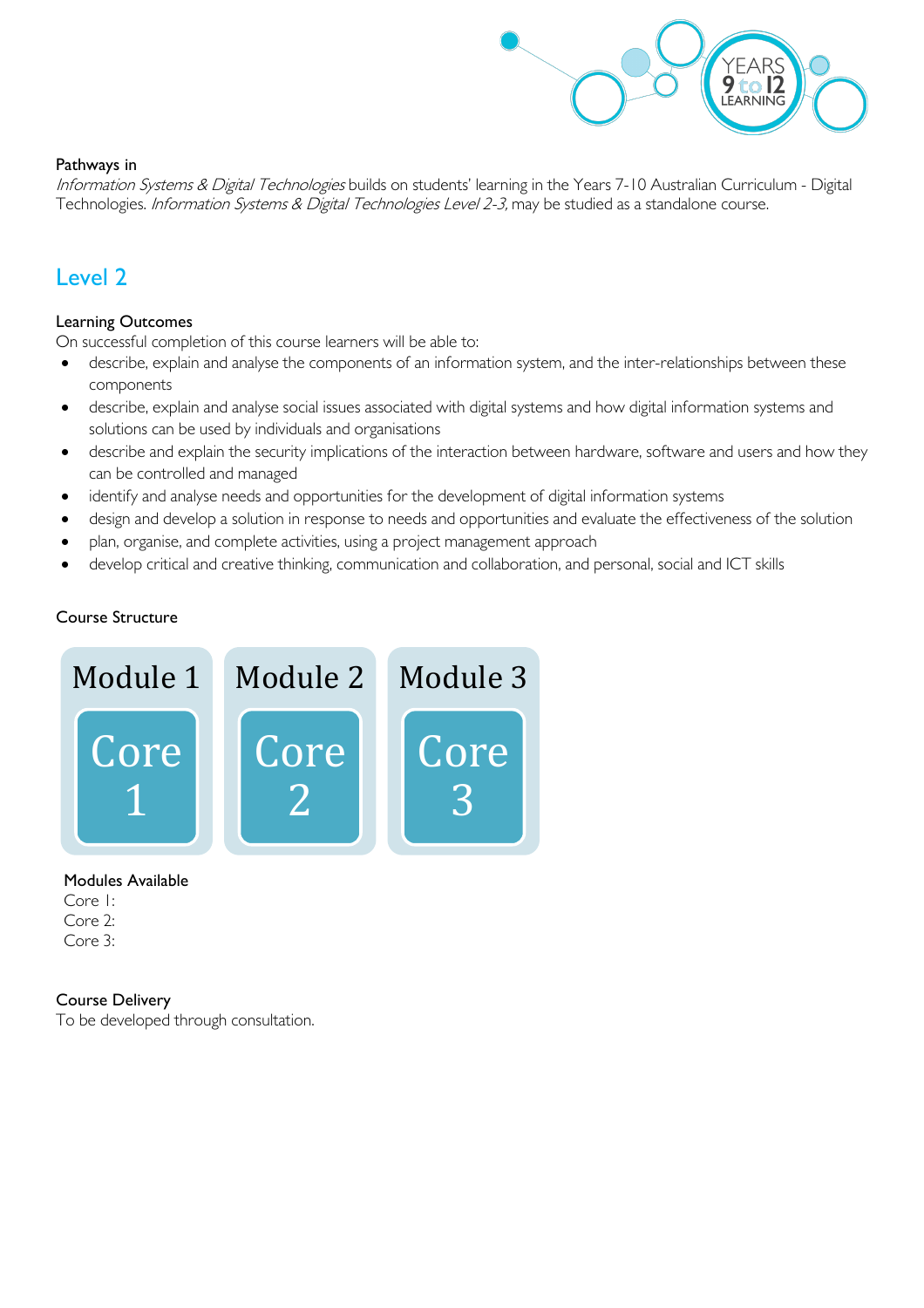

#### Module content

#### Level 2 - Model A

This model enables teachers to develop a program of learning that is underpinned by the concepts of project management, collaborative teams and systems development cycle but can be contextualised to meet student, school and local needs.

| <b>CORE A</b>                                                         | <b>CORE B</b>                                                                                                                                                                                                                                                                                                                                                                                                                                                                                     |  |  |  |  |
|-----------------------------------------------------------------------|---------------------------------------------------------------------------------------------------------------------------------------------------------------------------------------------------------------------------------------------------------------------------------------------------------------------------------------------------------------------------------------------------------------------------------------------------------------------------------------------------|--|--|--|--|
|                                                                       | Introduction to Systems Development                                                                                                                                                                                                                                                                                                                                                                                                                                                               |  |  |  |  |
|                                                                       | Introduction to:                                                                                                                                                                                                                                                                                                                                                                                                                                                                                  |  |  |  |  |
| Project Management, Collaborative Teams and Systems Development Cycle | Exploring profession/industry*<br>$\bullet$<br>Ways of thinking: design thinking, computational thinking, systems thinking<br>$\bullet$<br>Hardware<br>$\bullet$<br>Software<br>$\bullet$<br>Exploring emerging technologies<br>$\bullet$<br>Exploring systems & UX<br>$\bullet$<br>Digital Technology & Society<br>$\bullet$<br>Information Management/analytics (records management/data synthesis (infographics), privacy)<br>$\bullet$<br>Cybersecurity<br>$\bullet$<br>Structured project(s) |  |  |  |  |
|                                                                       | - apply technological thinking skills to design and develop a system in response to an identified need.<br>- guided by a software development cycle                                                                                                                                                                                                                                                                                                                                               |  |  |  |  |
|                                                                       |                                                                                                                                                                                                                                                                                                                                                                                                                                                                                                   |  |  |  |  |
|                                                                       | CORE C                                                                                                                                                                                                                                                                                                                                                                                                                                                                                            |  |  |  |  |
|                                                                       | Systems Development Project                                                                                                                                                                                                                                                                                                                                                                                                                                                                       |  |  |  |  |
|                                                                       | Professional/Industry inspired project/case study (health/public sector/police etc)                                                                                                                                                                                                                                                                                                                                                                                                               |  |  |  |  |
|                                                                       | Application of:                                                                                                                                                                                                                                                                                                                                                                                                                                                                                   |  |  |  |  |
|                                                                       | Ways of thinking: design thinking, computational thinking, systems thinking<br>$\bullet$<br>Exploring profession/industry<br>$\bullet$<br>Hardware<br>$\bullet$<br>Software<br>$\bullet$<br>Exploring emerging technologies<br>$\bullet$<br>Exploring systems & UX<br>$\bullet$<br>Digital Technology & Society<br>$\bullet$<br>Information Management/analytics (records management/data synthesis (infographics), privacy)<br>$\bullet$<br>Cybersecurity<br>$\bullet$                           |  |  |  |  |
|                                                                       | Negotiated project (Class or individual) - using a software development cycle                                                                                                                                                                                                                                                                                                                                                                                                                     |  |  |  |  |
|                                                                       | Folio - project management, detailing systems development cycle, project management, reflection<br>*Case studies, incursions, site visits                                                                                                                                                                                                                                                                                                                                                         |  |  |  |  |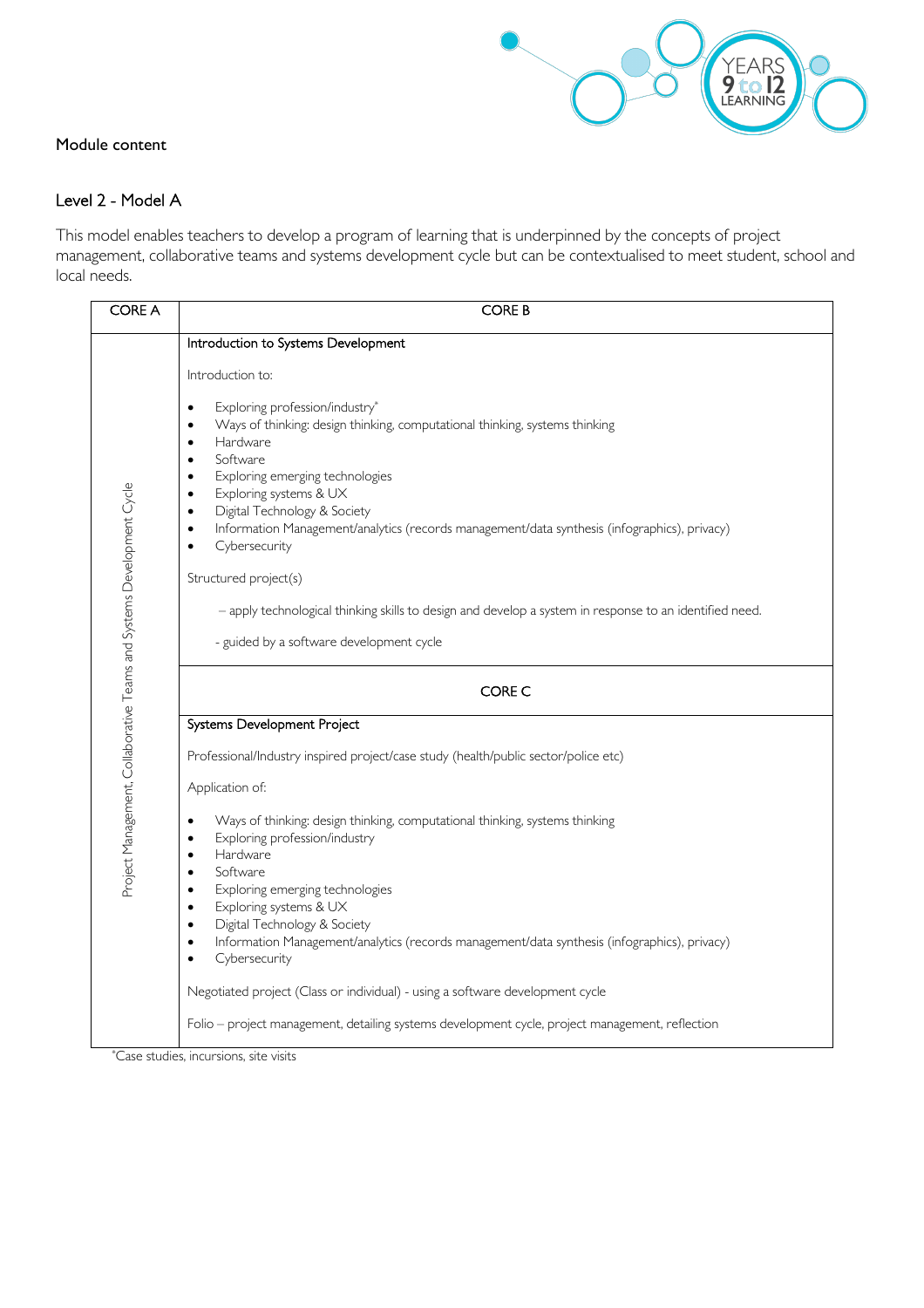

#### Level 2 - Model B

Students develop their understanding of systems development through 3 discrete modules, with the potential to recognise smaller chunks of learning.

|                                                                                                                                                                  | Focus                                                                                                                                                                                                                                                                                                                                                                                                                |  |  |  |
|------------------------------------------------------------------------------------------------------------------------------------------------------------------|----------------------------------------------------------------------------------------------------------------------------------------------------------------------------------------------------------------------------------------------------------------------------------------------------------------------------------------------------------------------------------------------------------------------|--|--|--|
| <b>CORE A</b><br>i.e. Web development (creation,<br>planning, maintenance and<br>modelling of Internet-based<br>computer systems)                                | Technological ways of thinking: design thinking, computational thinking, systems thinking<br>٠<br>Exploring profession/industry<br>$\bullet$<br>Hardware<br>$\bullet$<br>Software<br>$\bullet$<br>Stakeholders<br>$\bullet$<br>Project management methodologies, systems design & collaborative teams                                                                                                                |  |  |  |
|                                                                                                                                                                  | • Structured $project(s) - guided by a software development cycle$                                                                                                                                                                                                                                                                                                                                                   |  |  |  |
| <b>CORE B</b>                                                                                                                                                    | Focus                                                                                                                                                                                                                                                                                                                                                                                                                |  |  |  |
| i.e. Intelligent Systems<br>(how these systems interact with<br>human users in changing and<br>dynamic physical and social<br>environments)                      | Exploring emerging technologies<br>٠<br>Exploring systems & UX<br>$\bullet$<br>Digital Technology & Society<br>$\bullet$<br>Project management methodologies, systems design & collaborative teams<br>Negotiated project (Class or individual) - using a software development cycle<br>$\bullet$                                                                                                                     |  |  |  |
| CORE C<br>i.e. Business Analysis<br>(Business Analytics, digital<br>transformation, applying<br>innovation and entrepreneurial<br>skills to real world problems) | Focus<br>Professional/Industry inspired project (health/public sector/police etc)<br>٠<br>Information Management/analytics (records management/data synthesis (infographics),<br>$\bullet$<br>privacy)<br>Cybersecurity<br>$\bullet$<br>Project management methodologies, systems design & collaborative teams<br>Folio – project management, detailing systems development cycle, project<br>management, reflection |  |  |  |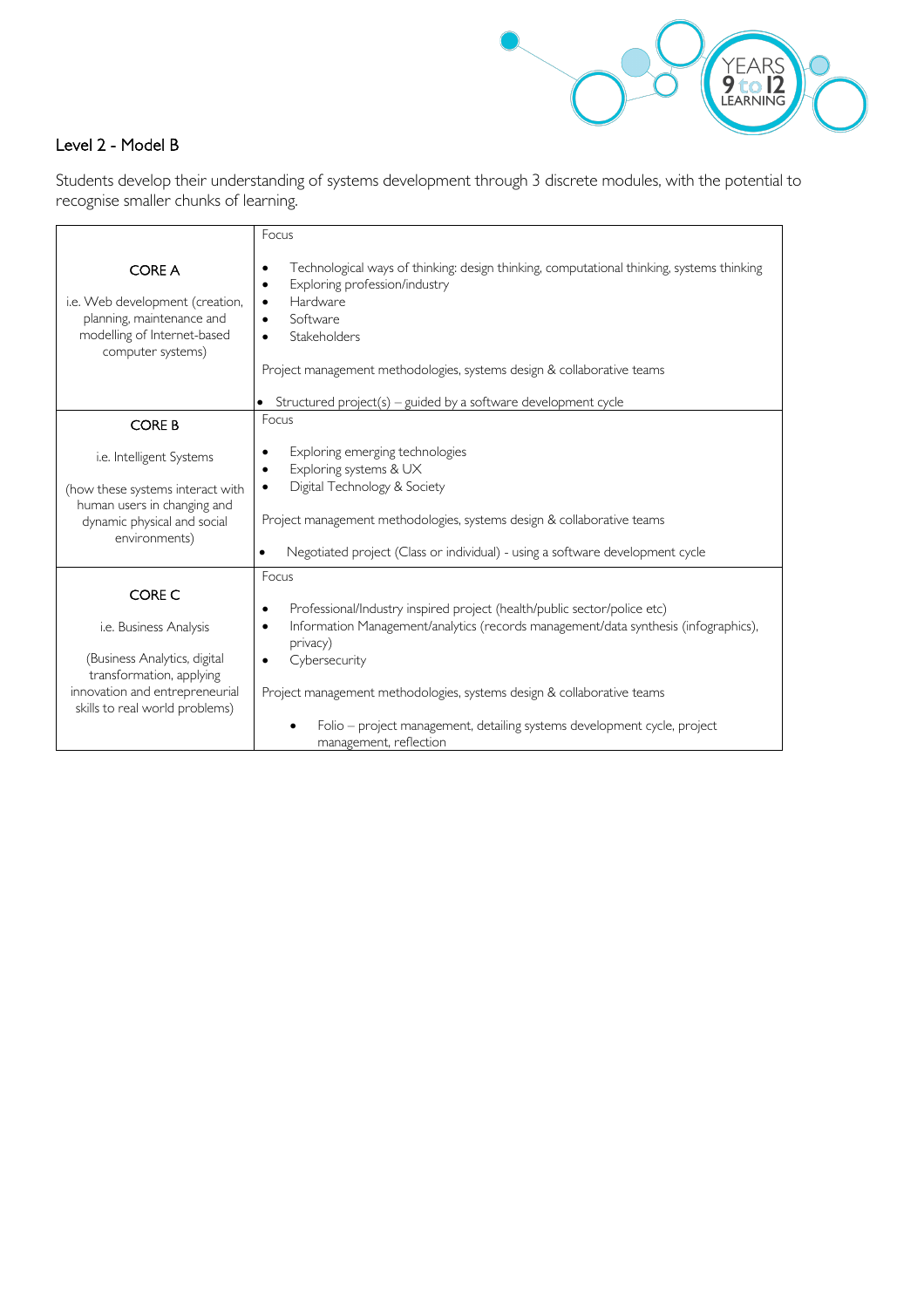

#### Level 2 - Model C

This model front loads the development of project management, collaborative teams and the systems development cycle before engaging with one or more specific themes for delivery.

|                             |                                                                                                                                                                                                                                                                                                                                                                                                                                                                                                                                                                                                                                     |               | Professional Practice                                                                                                                                                                                                                                                                                                                                                                                     |                    |                                                          |
|-----------------------------|-------------------------------------------------------------------------------------------------------------------------------------------------------------------------------------------------------------------------------------------------------------------------------------------------------------------------------------------------------------------------------------------------------------------------------------------------------------------------------------------------------------------------------------------------------------------------------------------------------------------------------------|---------------|-----------------------------------------------------------------------------------------------------------------------------------------------------------------------------------------------------------------------------------------------------------------------------------------------------------------------------------------------------------------------------------------------------------|--------------------|----------------------------------------------------------|
|                             |                                                                                                                                                                                                                                                                                                                                                                                                                                                                                                                                                                                                                                     | <b>CORE A</b> | Project management methodologies &<br>$\bullet$<br>collaborative teams<br>Technological ways of thinking: design thinking,<br>$\bullet$<br>computational thinking, systems thinking<br>Exploring profession/industry<br>$\bullet$<br>Exploring emerging technologies<br>$\bullet$<br>Exploring systems & UX<br>Structured $project(s) - guided by a software$<br>$\bullet$<br>development cycle           |                    | Core A Delivered<br>$\cup$<br>before B &                 |
| Example themes for Delivery | A<br>Web development<br>(creation, planning, maintenance<br>and modelling of Internet-based<br>computer systems)<br>B<br>Intelligent Systems<br>(how these systems interact with<br>human users in changing and<br>dynamic physical and social<br>environments)<br>C<br>Data Management & Security<br>(Business Analytics, digital<br>transformation, applying critical<br>and creative thinking to real<br>world problems)<br>D<br>Telecommunication networks<br>(principles & techniques of<br>design, implementation, and<br>analysis of communication<br>networks which is the key<br>technology for the modern ICT<br>systems) | <b>CORE B</b> | Systems development $A$ – apply technological thinking<br>skills to design and develop a system in response to an<br>identified need.<br>UX design<br>$\bullet$<br>Hardware<br>$\bullet$<br>Software<br>Information management & communication<br>$\bullet$<br>Digital Technology & Society<br>$\bullet$<br>Negotiated project (Class or individual) - using a<br>$\bullet$<br>software development cycle | Project Management | Core B & C can be delivered sequentially or concurrently |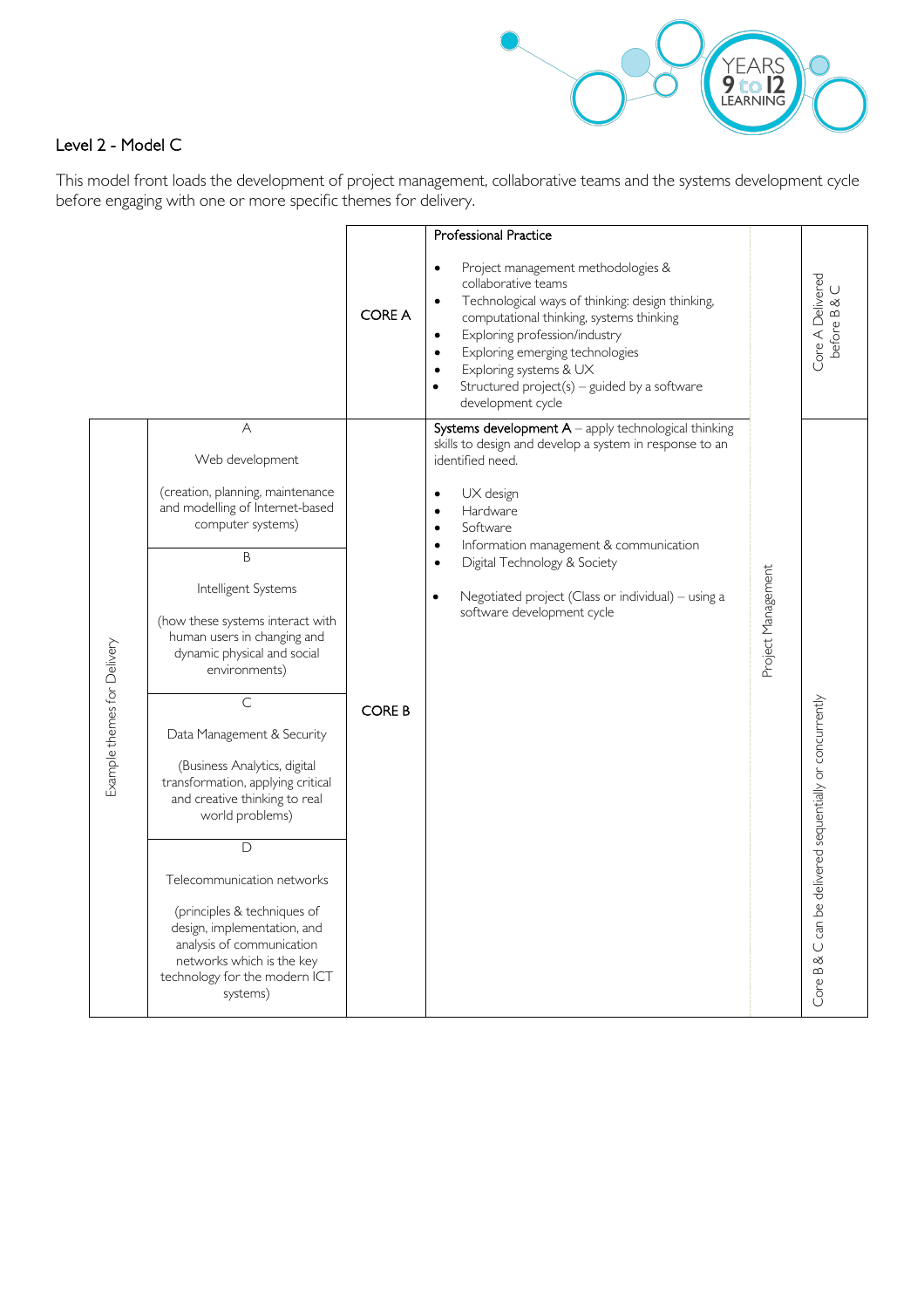|        |                                                                                                                                                         | <b>.EARNING</b> |
|--------|---------------------------------------------------------------------------------------------------------------------------------------------------------|-----------------|
|        | Systems development B                                                                                                                                   |                 |
| CORE C | Professional/Industry inspired systems development<br>project using the same or alternative mode of delivery<br>$(1 \times 100$ hrs / 2 $\times$ 50hrs) |                 |
|        | Folio – detailing systems development cycle,<br>project management, reflection                                                                          |                 |

## Level 3

#### Learning Outcomes

On successful completion of this course learners will be able to:

- analyse the inter-relationships between components of an information system and justify selection of hardware and software to meet a specified need
- synthesise and evaluate social issues associated with digital systems and how digital information systems and solutions can be used by individuals and organisations
- analyses the security implications of the interaction between hardware, software and users and propose strategies to control and manage risks
- identify and analyse needs and opportunities for the optimal development of digital information systems
- design and develop an optimal solution in response to client needs, justify choices and evaluating the effectiveness of the solution
- use project management protocols, adhering to accepted standards and conventions, to effectively respond to a client brief
- develop critical and creative thinking, communication and collaboration, and personal, social and ICT skills

#### Course Structure



#### Modules Available

- Core 1: Designing for Digital Success
- Core 2: Data Management & Informatics
- Core 3: Applied Information System Case Study